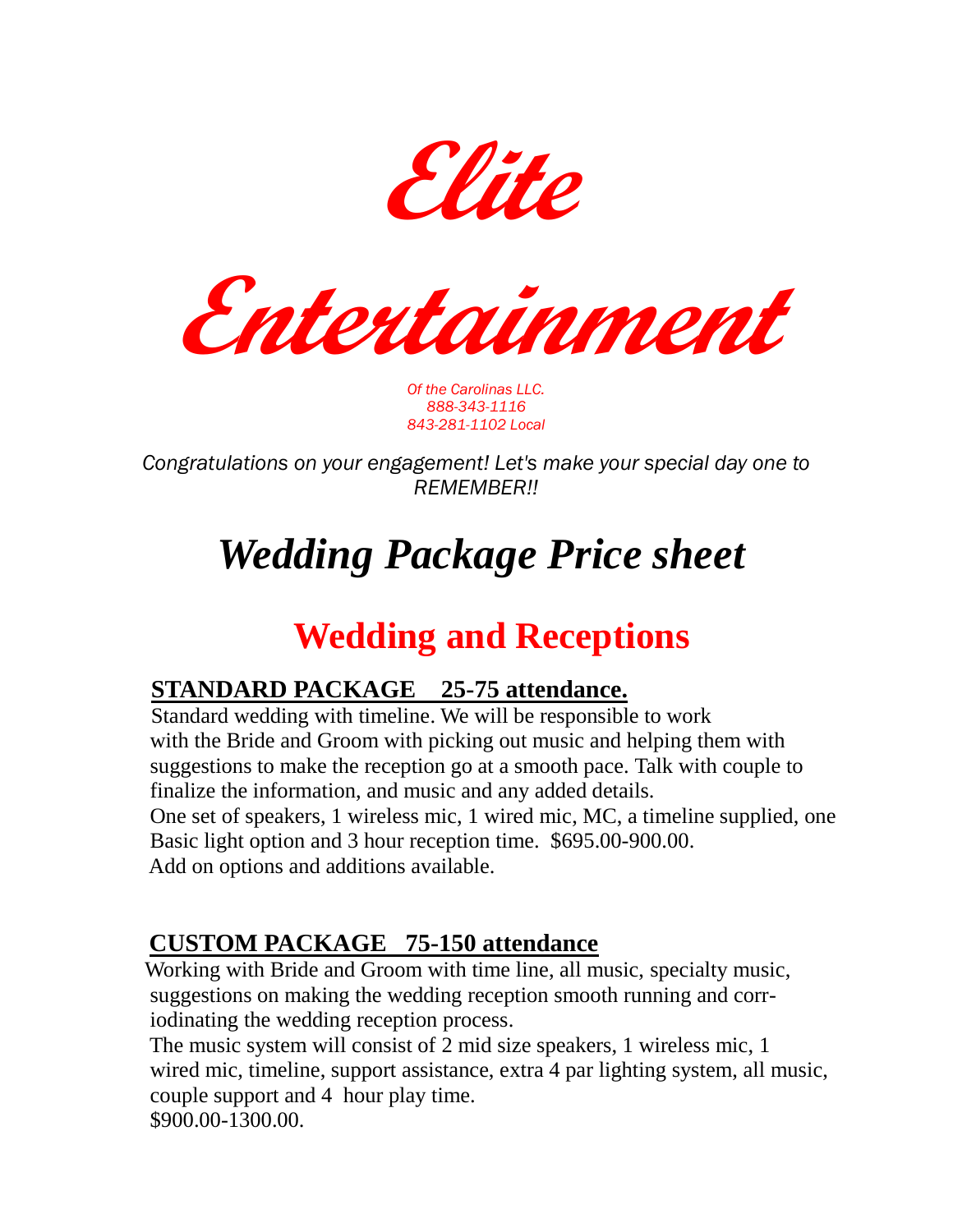#### **ELITE PACKAGE**

 The Elite package is for the larger more detailed reception. We will meet with the Bride and Groom either in person, email or by phone to structure the all the working of the wedding/reception time lines, pick out music, meet at the event site to coordinate the event and work with Bride and Groom in locations of dance floor,  $1<sup>st</sup>$  table, DJ booth, entry location for the Wedding party, cake location and other parts of the reception that needs to be organized. The music system will consist of 2 to 4 speakers, 1 wireless mic, 1 wired mic, 4 par lighting system that responds to the music, complete assistance with music, timeline assistance, music blending, MC service, coordinator on site to assist with procedures. This package is for the discriminating Bride. A Bride that wants certain music, blending of that music, custom DJ booth, extra lighting, total support in procedures, ideas, games incorporated in reception with add-ons. Priced between \$1500-2500.00 depending upon services rendered.

#### **WEDDING MUSIC AND SOUND FOR YOUR WEDDING**

 If you need music for your wedding, we can supply the music for it. We will help pick out the music you are wanting for the Prelude, Processional, Bride Entrance, Interlude, Recessional and Postlude songs. Wireless mic and or lapel mic will be supplied and speakers will be placed in the wedding area. \$150.00 depending upon location. The PA system will be wireless so there will be no sound of a generator or 300' of extension cord strung out somewhere. All quality equipment is used.

## **SPECIALITY LIGHTING PACKAGES**

 Uplighting lighting- wireless uplighting service which makes the event Location and sets the feeling of the whole reception. Warms and softens the Room in the color to match your décor. Turn a cold room into a warm, romantic color coordinated beautiful atmosphere. 1 doz. Lights \$495.00

**Monograham lighting**- Have your names, initials, date shown on the dance floor, wall or ceiling, revolving or stationary in different colors to reflect your settings. \$125.00.

4 Par lighting- 4 multi color lights that will respond to the music, flashing, strobing, solid, blinking, flashing, lighting up the dance floor and adds excitement to the event. \$75.00

**Live Texting**- Have a large 5' monitor in the front of the room and all your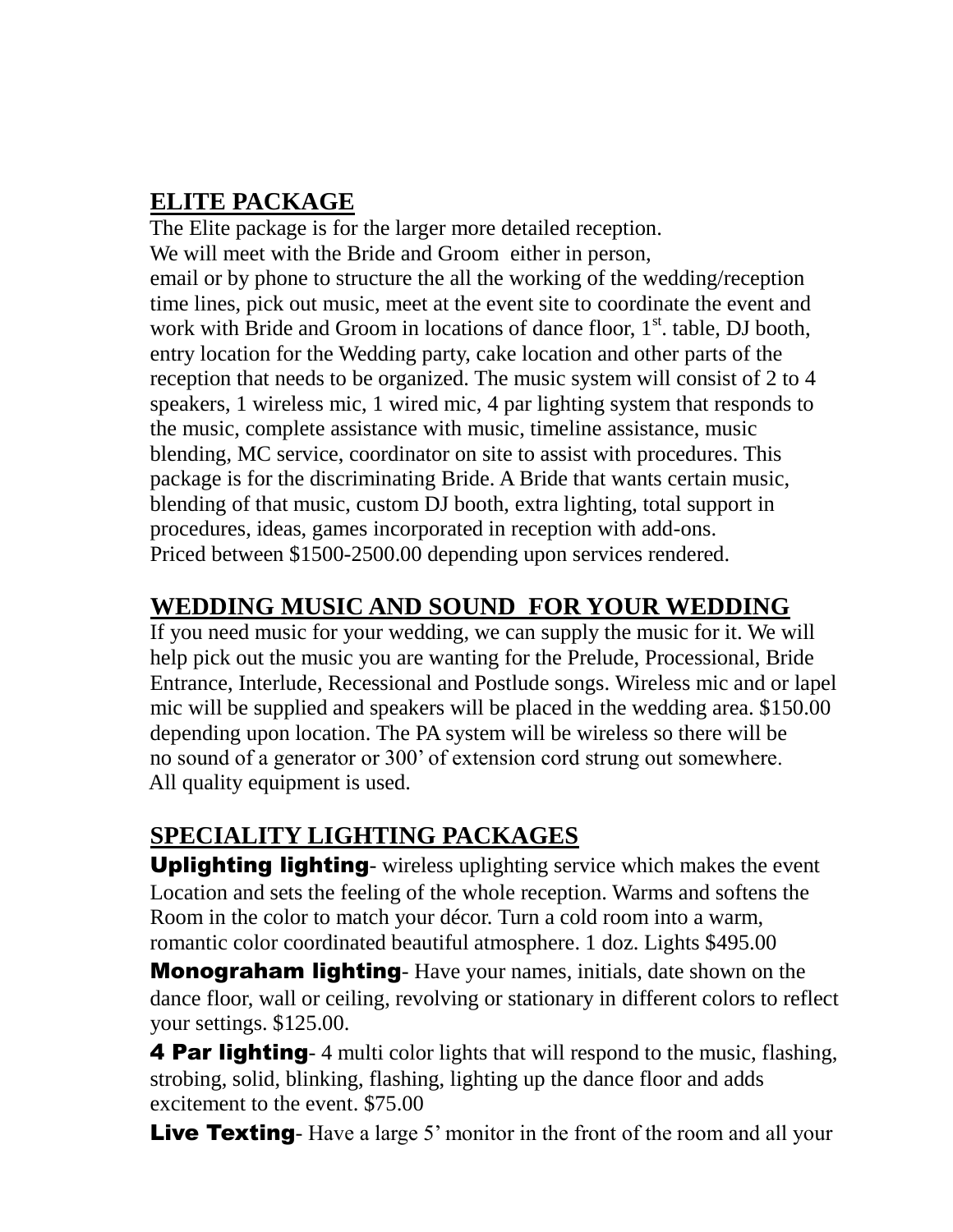friends at the reception can text you and the text will come up within seconds in view to all. Do you have people that can't make the reception, now they can send you a text during the reception giving you their good luck wishes. \$395.00 including service.

**Dancing on the Clouds-** On your first dance you go out and start danc ing and all of a sudden a cloud of pure white smoke rolls on the dance floor. The clouds go about knee height and you look like you are dancing on clouds. Will not set off smoke detectors, leave after effects or smell. \$375.00

**Photo Booth-** Spice up your event with a photo booth. Your guests will have so much fun and they will have their pictures that they can take with them to remember your event. Great for young and old. Do you want your guest to laugh, have fun, create energy at your event. Our booth is a open air style which will induce more emergency and fun for all that are having their pictures taken all everyone around the area. THIS will do it…. 3 hours of use, all equipment and unlimited pictures. \$595.00 We also have our optional photo booth. We supply the backdrop, all props, lighting and your guests take pictures with their phones and cameras. Then we set up a program that they can download all their pictures and all can see and upload and print at their leisure. \$250.00 for the whole time of the event.

**RECEPTION GAMES** We can MC games such as the newlywed game, tissue game, kissing game, know your partner game and more. No charge for this service.

#### **OFFICIANT SERVICE**

We can supply a Officiant for your wedding also. Jim and Donna are ordained ministers that have done numerous weddings and is certified in NC. and SC. We can help you pick out your vows and assist you in every aspect. Officiating including, vows, support, license signing and sending back to the County. We also advise you in standard procedures of a wedding. \$225.00 Arbor \$150.00, chairs \$4.00 per chair and \$100.00 setup fee, bouquets Boutonnieres, pedals, extra flowers prices and different packages depending upon your needs. Price quotes upon request.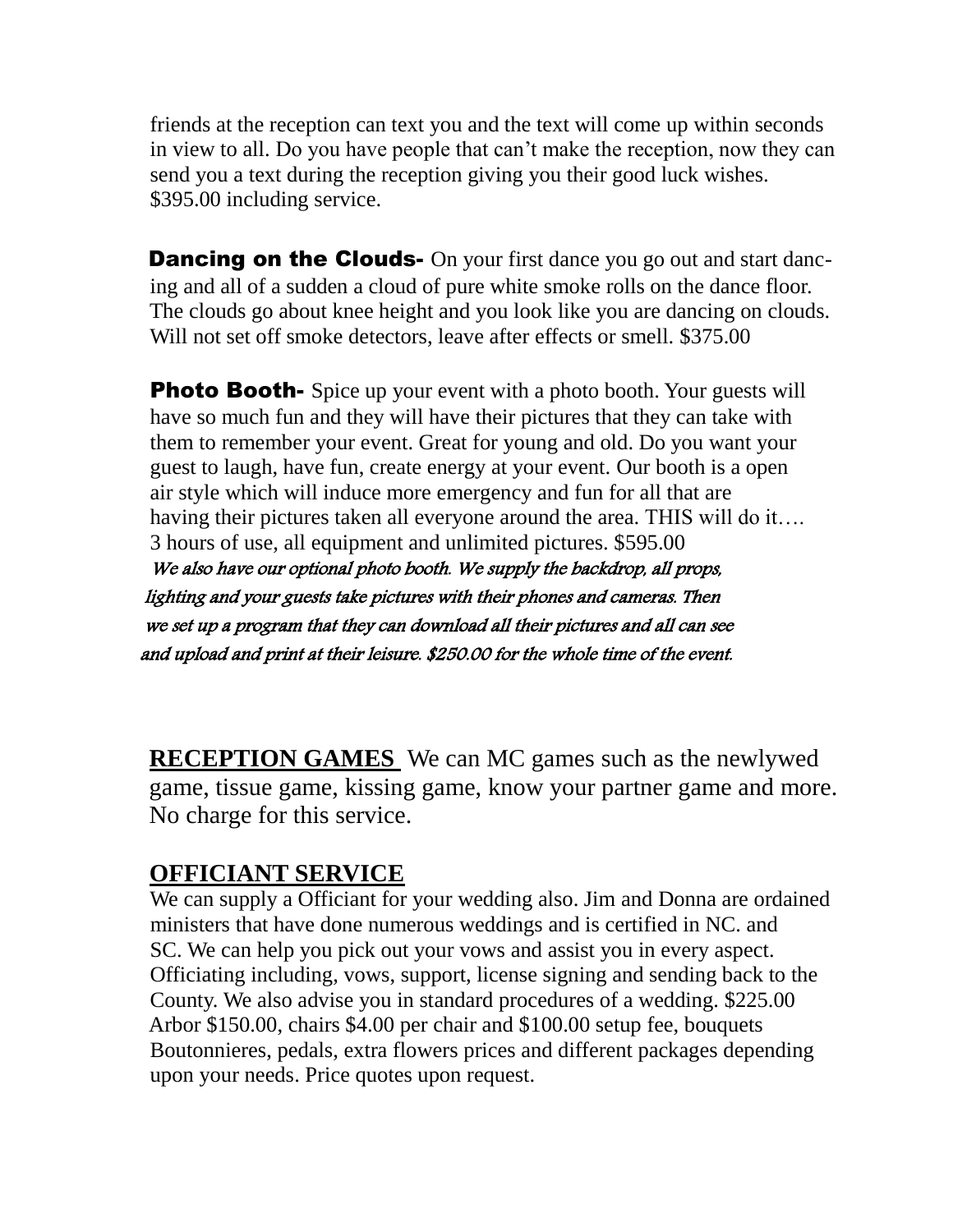#### **RECEPTIONS**

 We supply tables, linens, location, decorations and complete coordinating services. Prices upon request.

#### **PARTIES AND EVENTS**

We do all kinds of parties such as anniversaries, corporate parties, birthdays, reunions, Church events, Parrothead parties, Little Princess dances, graduations and more. Music for any events.

#### **DANCE INSTRUCTION FOR THE RECEPTION**

We are certified dance instructors and supply dance instruction for the 1<sup>st</sup>. dance, Bride/Father, Groom/Mother and wedding party dances. We can choreograph special wedding party entries, customizing any part. Wedding in dance. \$75.00 per hour for actual instruction and chorography.

 **AV SERVICES-** Display video or pictures during the cocktail hour or the reception, we have your covered. We will take that pictures that you have on a disk or chip and show them continously over a projector on a large screen. The price for the above is \$300.00

 We also have a service of taking pictures of the wedding and reception and putting them up on a big screen during the event. Real Time... People love to see themselves on a big screen and seeing that photo right after it just happened. \$450.00.

 We can supply wedding planning, locations, food, cakes, photograph, video and much more and prices have a wide options depending upon the amount you want, and many other variables. Call for prices.

 What make us stand out from the others: we are all in-house, we do not sub contract our jobs to someone that does not even know your name. We are certified dance instructors= WE KNOW DANCE MUSIC. Years of experience so we know what works and what doesn't. Won the Weddingwire Couples award and the Brides#1 choice award for our professional service.

#### Prices vary per job and additional services available upon request.